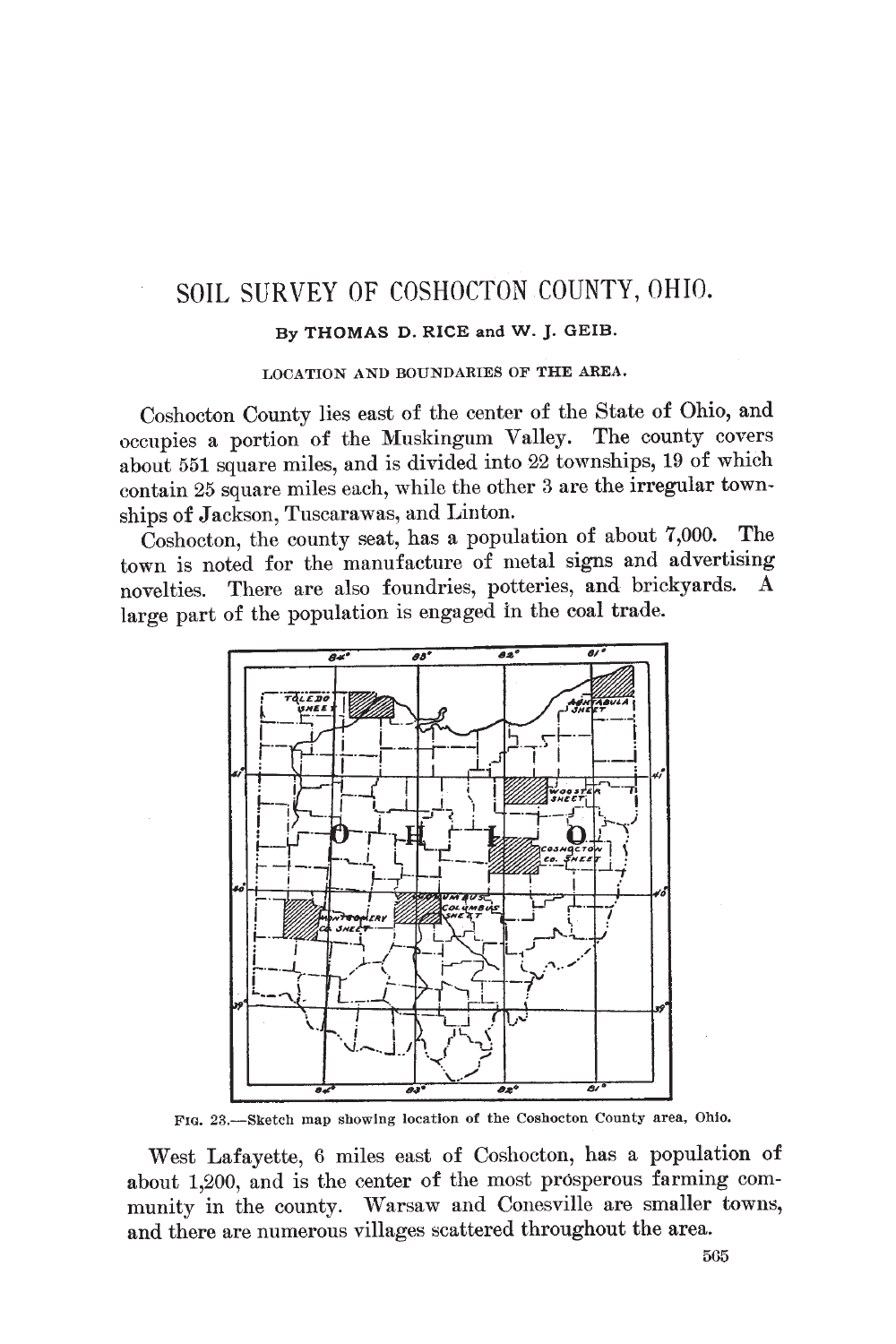HISTORY OF SETTLEMENT AND AGRICULTURAL DEVELOPMENT.

By the treaty of Fort McIntosh, concluded with the Delaware and Wyandot nations in 1785, a large tract, including the area surveyed, was ceded to the United States. Later on, in 1798, a tract designated as the United States Military Land District was set aside by Congress to satisfy certain claims of soldiers of the Revolutionary war. This included what is now Coshocton County. The tract was surveyed into townships 5 miles square, then into quarter townships, and later some of these were divided into 100-acre lots for the accommodation of soldiers having claims to that amount of land.

The first settlement in the county was made 4 miles above the " Forks of the Muskingum" in 1800. The next year settlements were made in Oxford, Franklin, and Washington townships. In 1802 a town was laid out—the present site of Coshocton—and called Tuscarawas; when the county was organized in 1811 it became the county seat and took its present name. As originally constituted, Coshocton County embraced what is now Holmes County, extending to the Greenville treaty line, 6 miles north of Millersburg, but that county having been organized in 1824, the limits of Coshocton County were fixed where they now are. The earliest settlers came from Virginia, Maryland, and eastern Pennsylvania, but later New York and western Pennsylvania were largely represented. Small colonies also came directly from Ireland and Germany, and in spite of many drawbacks the population increased steadily, in 1820 numbering 7,086. By 1850 this had grown to 25,670.

The early settlers took up land in the valleys, and there the virgin soil produced large crops of corn, for which staple it was well adapted. It was thought that the uplands were of no value for agricultural purposes, but when the valleys became more thickly settled and the price of land had advanced beyond the reach of those of moderate means, the newcomers were obliged to settle the uplands, which they found would produce good crops of wheat and grass, and which were especially adapted to the raising of live stock.

Before the opening of the Ohio Canal the county had no outlet for produce except over poorly constructed wagon roads to Lake Erie, or by boat down the Muskingum and thence to New Orleans. The country was full of produce for which there was no market. The portion of the canal within Coshocton County was built in 1827-1830. This marked an important epoch in the development of agricultural and other industries. Wheat rose from 25 cents to \$1 a bushel, while corn, potatoes, and all other produce advanced in proportion. Until the first railroad was built in the county, in 1855, the canal boats did a thriving business, for all freight was transported by them. After this date, however, the traffic dwindled and only a local business was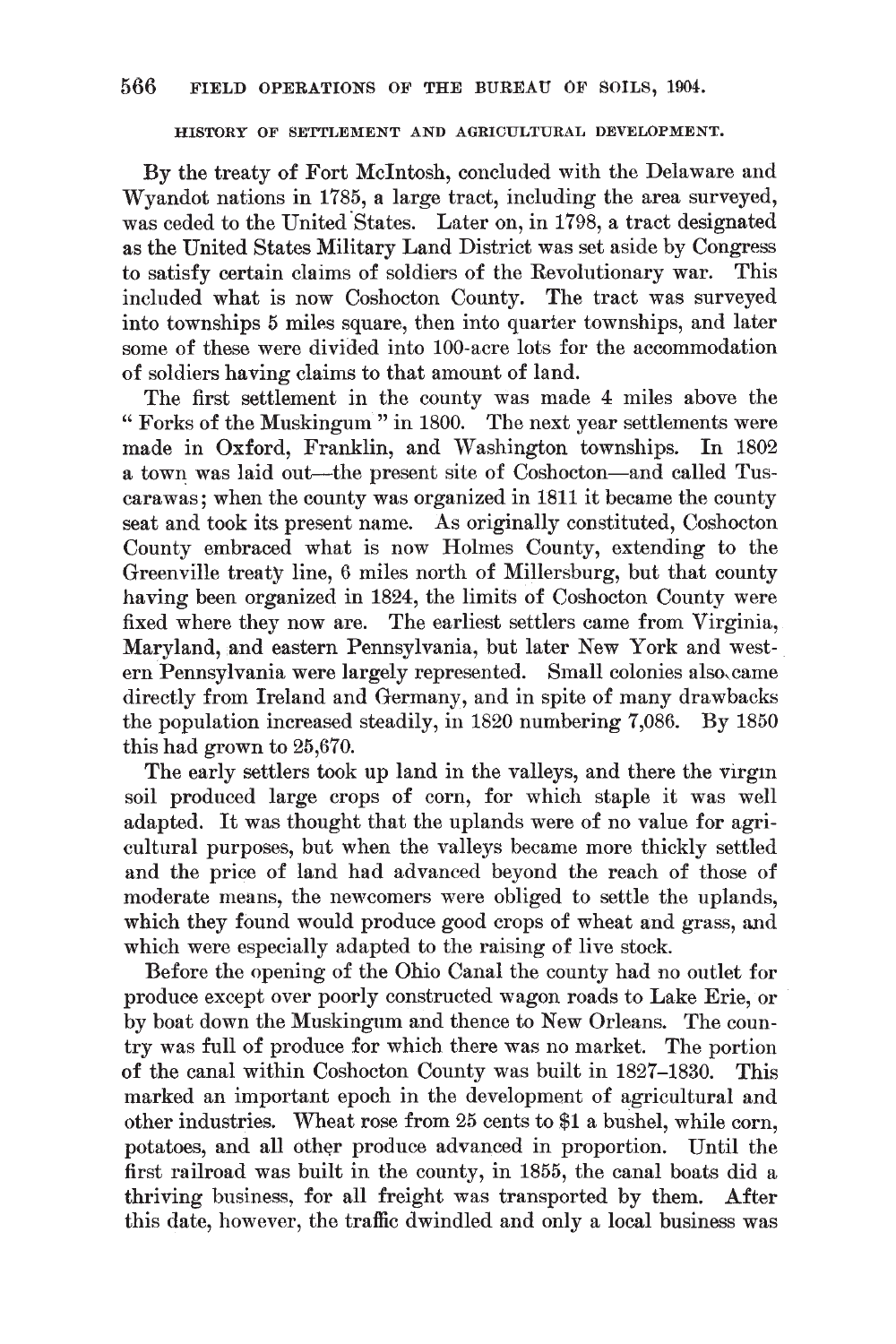carried on by the boats. Even this soon died out, and the canal was practically abandoned as a means of transportation. Of late years it has been used to some extent to furnish water power to various manufacturing establishments along its route.

Since its early settlement general farming has been practiced throughout the county. Corn was the principal crop, and as early as the year 1857 more than a million and a half bushels were grown. Wheat ranked next to corn in amount and value. The period of its most successful cultivation was from 1835 to 1850. Later there was serious trouble from winter freezing and other causes, and for twenty years this industry was greatly depressed. Then came a succession of good years, which proved a stimulus, and while the yields were not quite equal to those of the early days, wheat could be profitably grown, and its cultivation is still practiced. Before the civil war tobacco was grown in considerable quantities, but as the farmers all began to grow it, the supply soon exceeded the demand, and its cultivation was quickly abandoned and never taken up again on a commercial scale.

In some sections fruit raising has been successfully practiced for over half a century. In 1878, 446,998 bushels of apples and 69,860 bushels of peaches were grown in the county. In 1901 there were 4,640 acres in apple orchards and 1,834 acres in peach orchards in the county. Washington township was, and is still, in the lead in this industry.

Stock raising early proved to be a profitable business, and sheep especially received attention. By 1878 Coshocton had become one of the leading sheep counties in the State, and that year produced 490,076 pounds of wool. To-day it is the fifth county in the State in number of sheep kept, and the wool clip for 1901 was 17,000 pounds less than 1878. The dairy industry has never been developed to any extent, but beef cattle have been raised with success.

In 1850 a county agricultural society was organized, and a fair has been held each year since that date. This has had a tendency to bring the farmers of the county into closer touch with each other and to stimulate the introduction of better methods and the production of finer animals and larger crops.

Between 1850 and 1870 there was a marked decrease in the population of the county. The same condition has been noted in other counties in Ohio, especially such as were most largely agricultural. The disposition to forsake the farm for the shop, store, and office, the movement to the newer West, and the enlargement of local manufacturing interests of the towns all had to do with the decrease of population in the rural districts. Since 1870, however, there has been a steady growth, not only in the population, but in the development of all industries represented in the area.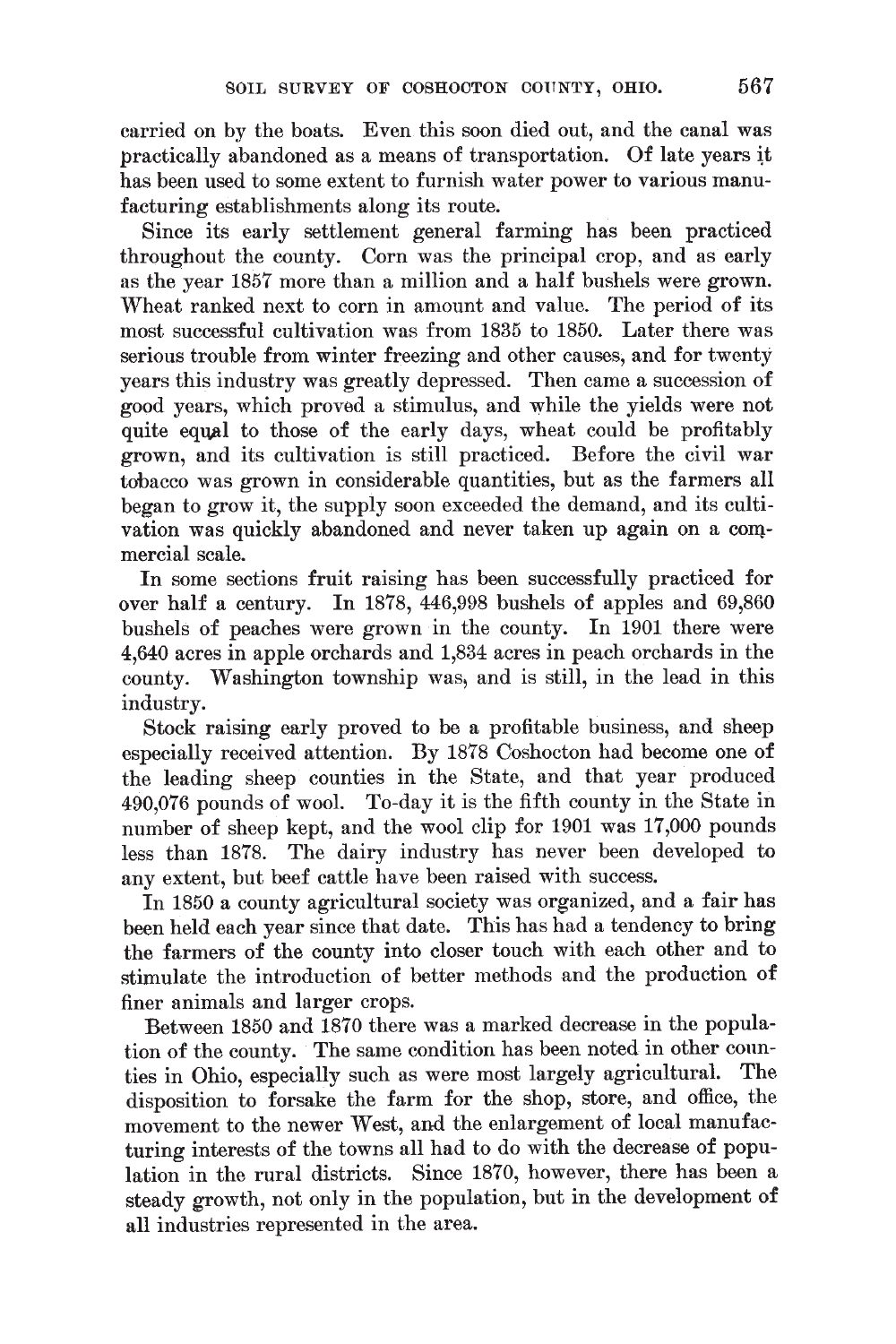#### CLIMATE.

Warsaw is the only station of the Weather Bureau in Coshocton County where records of temperature and precipitation have been kept, but in the following table data are added for Canal Dover. This station is only a few miles northeast of the Coshocton County line, and has practically the same elevation, so that the figures given may be taken as indicative of the climatic conditions of the area.

|               | Warsaw.                |                          | Canal Dover.           |                          |            |                        | Warsaw.                  | Canal Dover.           |                          |  |
|---------------|------------------------|--------------------------|------------------------|--------------------------|------------|------------------------|--------------------------|------------------------|--------------------------|--|
| Month.        | Tem-<br>pera-<br>ture. | Pre-<br>cipita-<br>tion. | Tem-<br>pera-<br>ture. | Pre-<br>cipita-<br>tion. | Month.     | Tem-<br>pera-<br>ture. | Pre-<br>cipita-<br>tion. | Tem-<br>pera-<br>ture. | Pre-<br>cipita-<br>tion. |  |
|               | $\circ$ F.             | Inches.                  | $\circ$ F.             | Inches.                  |            | $\cdot$ F.             | Inches.                  | $\cdot$ F.             | Inches.                  |  |
| January       | 28.1                   | 2.41                     | 28.1                   | 3.25                     | $August$   | 71.6                   | 4.36                     | 71.0                   | 2.22                     |  |
| February      | 25.3                   | 1.98                     | 26.8                   | 2.80                     | September. | 65.9                   | 2.41                     | 63.9                   | 2.35                     |  |
| March.        | 37.6                   | 3.73                     | 39.3                   | 4.54                     | October    | 51.6                   | 1.65                     | 50.7                   | 1.89                     |  |
| April.        | 50.8                   | 2.31                     | 49.8                   | 2.86                     | November.  | 39.6                   | 3.03                     | 40.0                   | 3.82                     |  |
| May.          | 61.7                   | 3.50                     | 60.8                   | 3.58                     | December   | 30.0                   | 2.74                     | 31.5                   | 3.20                     |  |
| $June \ldots$ | 71.2                   | 3.74                     | 68.9                   | 3.30                     | Year       | 50.6                   | 36.50                    | 50.3                   | 39.17                    |  |
| July          | 74.1                   | 4.64                     | 73.0                   | 5.36                     |            |                        |                          |                        |                          |  |

Normal monthly and annual temperature and precipitation.

The climate of Coshocton County is that common to the entire eastern and central portions of Ohio, with such slight differences as are incident to variations of altitude. It appears from the above table that during the three winter months an average temperature below the freezing point is maintained. During this time there are periods of intense cold when the mercury may stand below zero for a week or more at a time, sometimes reaching  $-20^{\circ}$  F. During these months grasses and small plants are usually protected by from 6 to 10 inches of snow. Snow may fall until the latter part of April, but the late snows rarely remain on the ground for any length of time. Spring opens suddenly, and it is not often that much damage is done by untimely frosts.

The summers are short but hot, with occasional periods of oppressive heat. The greatest precipitation occurs during the summer months in heavy local showers.

### PHYSIOGRAPHY AND GEOLOGY.

Coshocton County occupies a portion of the great plateau of eastern Ohio. The surface is sharply rolling and in many places rough and hilly, but the hills maintain a general summit level of from 1,100 to 1,200 feet above the sea, and no point of land rises to any noticeable height above the surrounding upland country. The hills have a domelike slope, characteristic of the weathering of the sandy shales of the region, and there are no ridges of any considerable extent.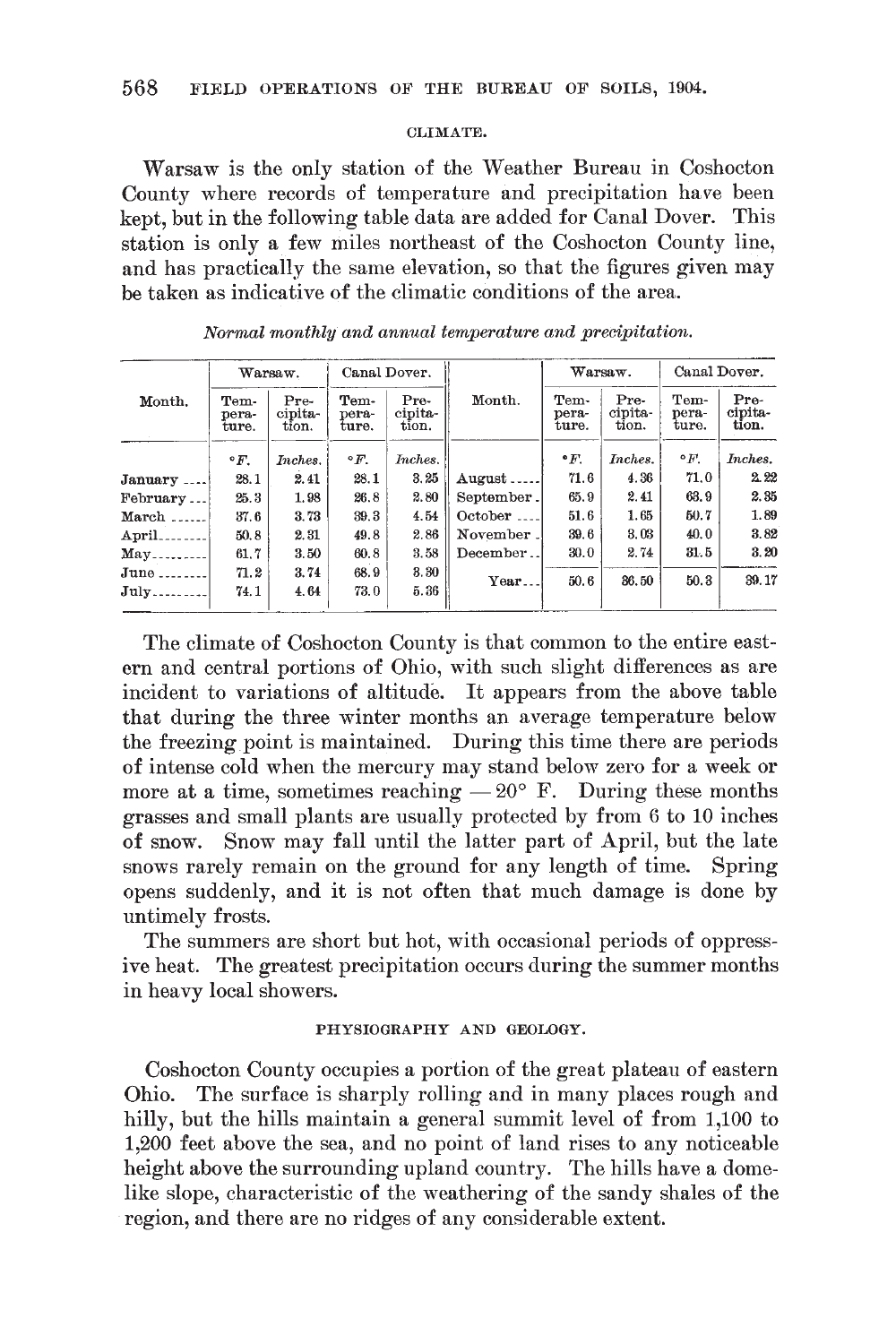The entire area is drained by the Muskingum River, which is formed near the center of the county by the confluence of the Walhonding and Tuscarawas rivers. The towns of Coshocton and Roscoe have grown up near the junction of these streams. From this point three beautiful and fertile valleys radiate to the county borders-the Muskingum to the south, the Tuscarawas to the east, and the Walhonding to the west. In addition to the alluvial lands of these valleys there are areas along Killbuck Creek, a tributary of the Walhonding River, where a broad valley extends northward, and along Wills Creek, skirting the southern border of the county, while a strip of such land connects the valley of Wills Creek and the Tuscarawas Valley. The latter is probably a former channel of the Tuscarawas River. It may be seen west of West Lafayette, extending along the present valley of the Tuscarawas, from which it is separated by a broken range of hills. It extends southward from the town of West Lafavette and merges into the valley of Wills Creek near the town of Plainfield. The slopes of this valley are several miles in width, and the alluvial land ranges in width from one-fourth mile to 1 mile.

The bottoms along the rivers average almost a mile in width. The sedimentary materials of which they have been built up fall into two general subdivisions as regards position and texture. They are arranged in terraces, five of which may be counted in some places, but usually only three are well marked. The lower bottoms are practically level and so little elevated above the streams that they are subject to overflow in periods of high water. The surface of the land may be washed away or added to by the floods. Such variations may amount to 3 or 4 inches during a single flood. The average deposit is a silty loam, but quite near the river beds of sand or gravel may be thrown down. The second grade of sedimentary deposits occupies the higher terraces above the present limits of overflow. These terraces stand from 40 to 60 feet above the level of the river The composing material is a and have a gently rolling surface. coarse, gravelly loam, with occasional small beds of almost pure gravel.

The hills, with their covering of residual material, rise abruptly above the comparatively level valleys. In some places, as in the upper valley of the Walhonding River, the rocks stand up as cliffs above the stream.

Coshocton County lies in the great Appalachian bituminous coal belt, near its western border. The entire area is underlain by sandstones, sandy shales, and limestones of the Carboniferous age. The soils, with the exception of the river sediments already described, have been derived from the weathering of these rocks. Over the greater part of the county the prevailing rock is a sandstone or sandy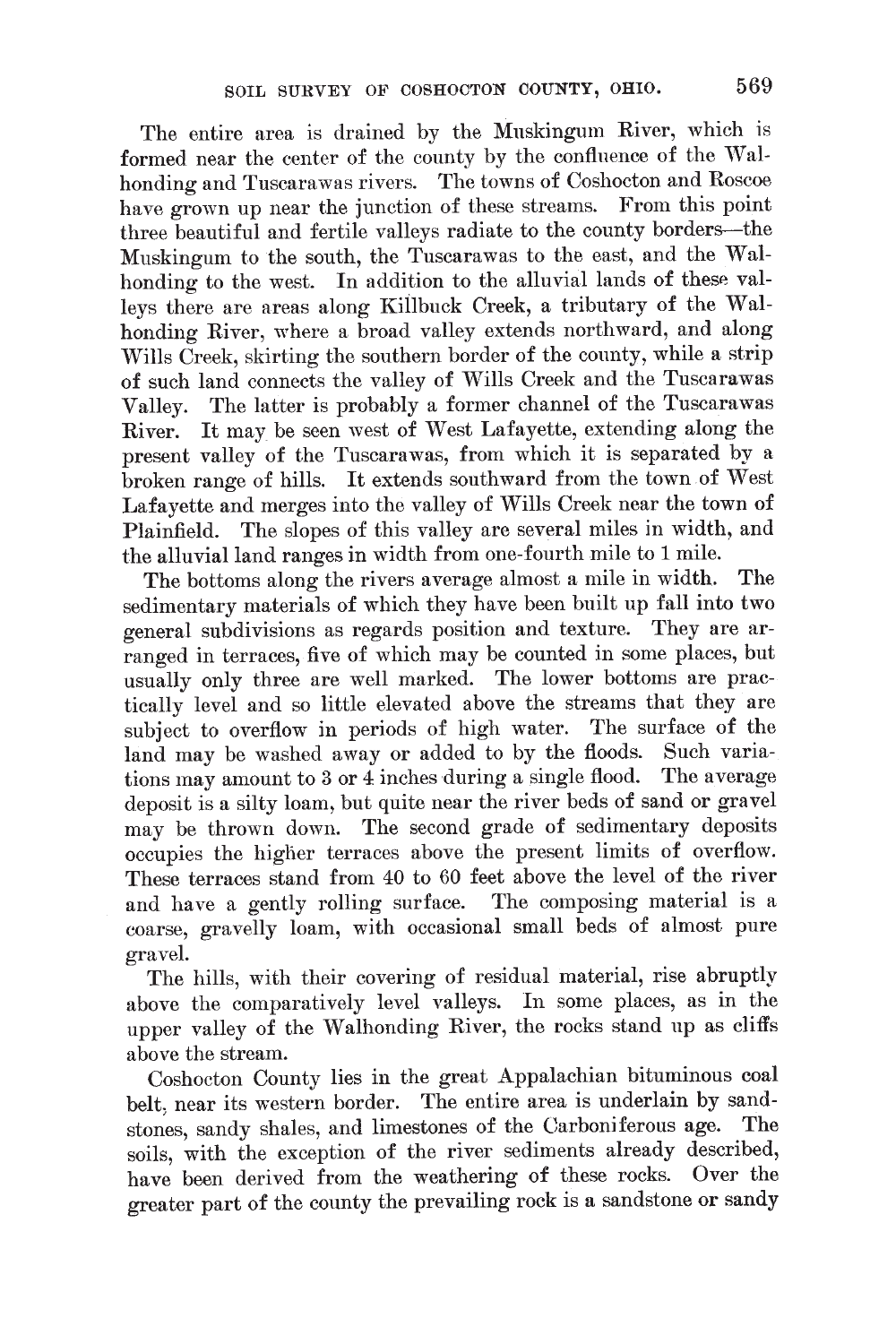shale interspersed with thinner strata of limestone and seams of coal. This formation represents the Lower Coal Measures. The position of the strata is so nearly horizontal that the dip can not be determined, even in a distance of several miles. On account of this feature it is an easy task to trace the coal beds from hill to hill. Along the upper part of the Walhonding River the barren sandstones of the Waverly group, the lowest subdivison of the Carboniferous, are exposed. No difference is noticeable in the physical properties or productiveness of the soil as the rock changes from one formation to another.

Several coal seams outcrop in Coshocton County, but only one is of any great value. While coal may be seen in nearly every hill, the thickness is variable and the extent of the bed uncertain. In some places the bed attains a thickness of more than 3 feet; in others it pinches out entirely. This discourages mining on a large scale over most of the county, but the easily mined deposits on nearly every farm have given the farmers an abundant supply of fuel for home use, and many of them derive an income by mining coal for the market when the farm work is not pressing.

The sandstone of the area is shaly and easily crushed, and is not well adapted to building purposes. There are several quarries, however, which produce a fair quality of stone for rough building.

Coshocton County lies west of the oil belt. Natural gas has been found between Coshocton and West Lafayette, and the latter town is supplied from the well. The other economic products of a geological nature are deposits of brick and pottery clays, which permit the profitable operation of large plants in different parts of the county.

#### SOILS.

The soils of Coshocton County have been divided into three types. The Dekalb silt loam occupies the extensive upland areas, and the Miami loam and Miami gravelly loam make up the soils of the river bottoms. The area of each type, with its percentage of the total area, is shown in the following table:

| Soil. | Acres.  | Per cent. |
|-------|---------|-----------|
|       | 320,064 | 90.7      |
|       | 17,600  | 4.8       |
|       | 15, 104 | 4.3       |
|       | 352,768 |           |

#### Areas of different soils.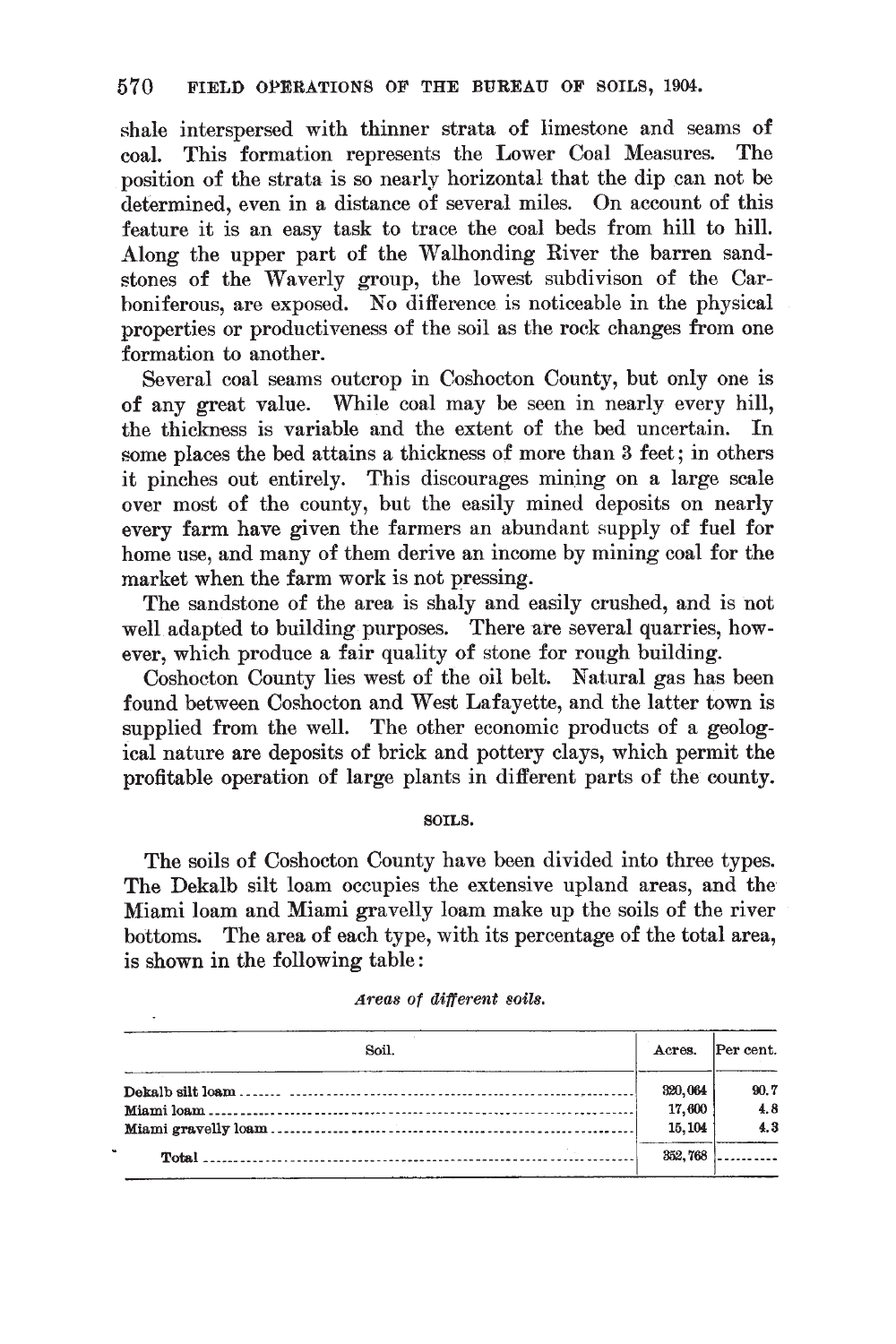#### DEKALB SILT LOAM.

The Dekalb silt loam occupies the whole of Coshocton County, with the exception of the comparatively narrow stream valleys, and comprises 90.7 per cent of the total area. The texture of the soil is remarkably uniform throughout the area, there being little variation save the slight local changes resulting from differences of topography and drainage conditions. The soil is a mellow loam or silty loam of brown or vellow color. The sand constituent is of the finer grades, and this, with the large silt content, gives the soil the character of a mellow silty loam of excellent physical character. Organic matter is rarely lacking, as the uplands are kept in grasses a large part of the time and leguminous crops have a place where cultivation is continuous. The soil ranges in depth from 8 to 20 inches, with an average depth of 14 inches. The line between soil and subsoil is nowhere sharply drawn. The subsoil may be described as ranging from a silty clay loam to clay. It is not plastic or tenacious. It has a characteristic vellow color, lighter than that of the soil, owing to the lack of organic matter. Over a large part of the area the unweathered rock is encountered at a depth of less than 3 feet. Nearly everywhere fragments of shaly sandstone are scattered through the soil and strewn over the surface.

There are two variations of the type, neither of them being of any great importance. In a few very restricted areas, south of West Lafavette, the sandy shales are somewhat micaceous, and a very fine, smooth loam results from their weathering. In other places loosely cemented sandstones, disintegrating rapidly under the action of the weather, give a more sandy phase of the type.

The Dekalb silt loam covers the whole of the hilly upland already described. There is no considerable extent of level land in the area occupied by this type. The country is more rough and hilly near the streams. The hills rise sharply from the flood plains, and those nearest the water courses have steeply eroded slopes. Farther back from this region of rapid erosion the country presents a more rolling appearance, which characterizes the greater part of the topography of this type.

Naturally such a topography relieves the farmer of all the difficulties of drainage. Nowhere in the region is it necessary to resort to tile drainage. The underlying sandstones, as a rule, are porous and offer no impediment to the rapid percolation of the soil water. A large part of the rainfall sinks immediately into the ground, to reappear below in the numerous springs which are a common feature of the hilly country. The soil is not retentive of moisture, and damage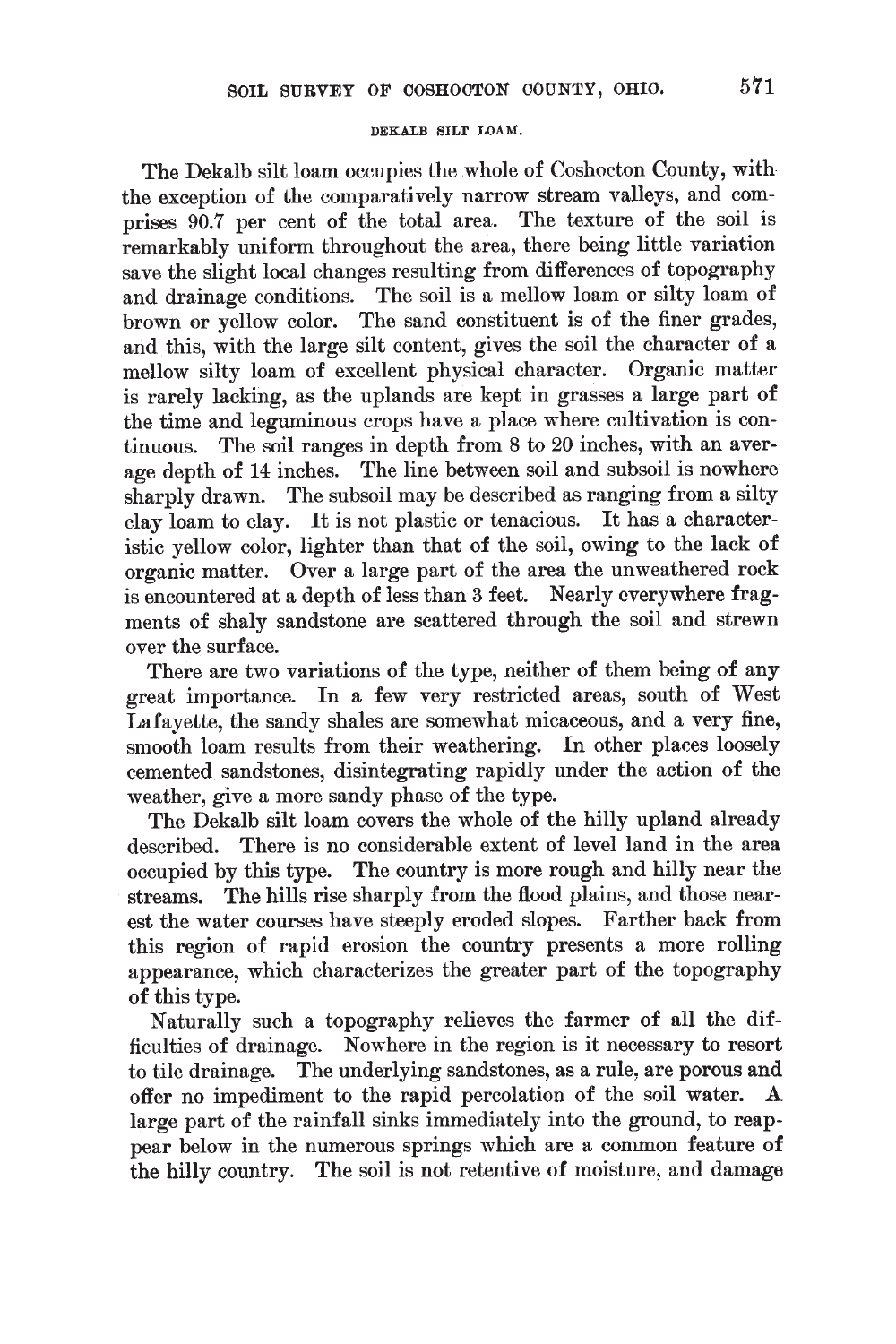results from any protracted drought. The rainfall is, however, so uniformly distributed throughout the year that damage seldom results from this cause.

The tendency to wash and gully is not so great as in many soils of similar topography, but it is still an evil that must be guarded against. It is not advisable to put the very steep hillsides in any crop that requires cultivation. The wild grasses which make up the pasturage hold the soil very effectively. Timothy may also be grown on the steeper hillsides. Where the land is cultivated no trouble is experienced on hills of moderate slope if contour plowing is practiced.

The Dekalb silt loam is a residual soil, formed by the decomposition of the sandstones, sandy shales, and limestones of the region. Of these the sandstone seems to have influenced the texture of the soil to a greater extent than the others. The limestone occurs in thin strata, and as a rule the effect on the texture of the soil where these strata outcrop is not noticeable. The so-called limestone soils are considered slightly more productive, especially of grasses, than the soils derived from the breaking down of the sandstones, but no textural differences can be detected. The original rocks that made up the Dekalb silt loam areas contained some iron, and this is manifested in the soil by occasional iron concretions. In some places the accumulations of iron have formed crusts or bodies of kidney ore, but in no locality in sufficient quantity either to be of any economic value-or to have any effect on the cultivation of the land.

A general and diversified system of farming is practiced on the Dekalb silt loam. Of the cultivated crops corn, wheat, and timothy are the most important. The yields are not so large as on the river lands, but the farmer is reasonably certain of a fair crop. The raising of sheep and cattle is largely confined to this type of soil. Much of the land is so hilly and stony as to be unfit for cultivation, but the soil is well adapted to grasses, so that the greater part of nearly every farm is devoted to pasture.

In the extremely rough portions of the county the land is still in forests of hardwood. The scarcity of timber has recently caused lumbermen to come into the northern part of the county to get out ties and posts.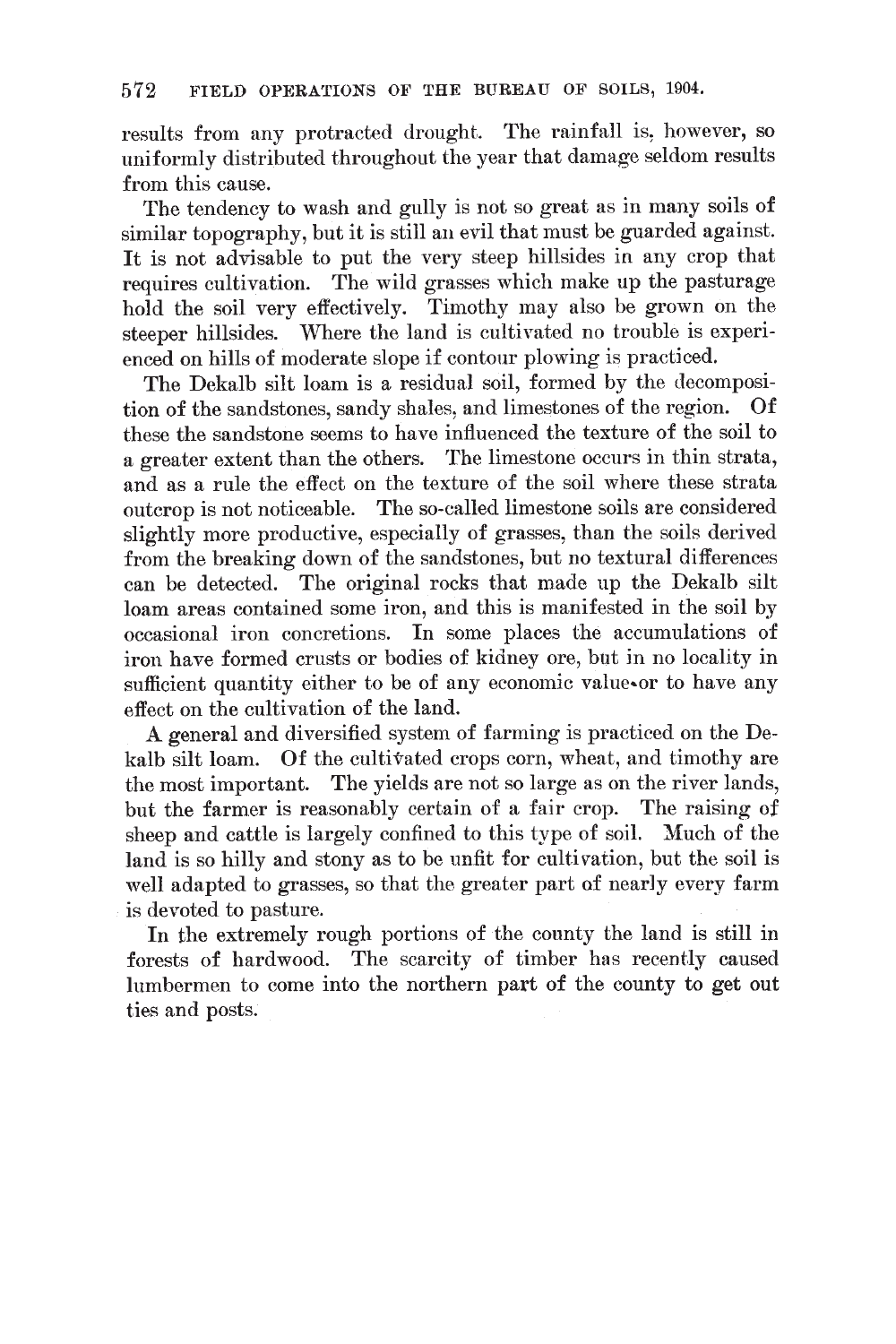The following table gives mechanical analyses of typical samples of the fine earth of the Dekalb silt loam:

| No.   | Locality.                       | Description.                         | $\overline{\phantom{0}}$<br>ន<br>Gravel, 2 | $_{\rm mm}^{\rm sand}$<br>$\frac{1}{6}$ | ರ<br>a sand<br>25 mm.<br>$M$ edium<br>$0.5 to 0.2$ | 0.25<br>$\frac{1}{2}$ and, $\frac{1}{2}$<br>$\mathop{\rm \mathbf{Fine}\,}_{\mathop{\rm \mathbf{to}}\nolimits}$ | $_{\rm mm}^{\rm sand}$<br>$\frac{6}{3}$<br>$\frac{\text{V} \text{ery}}{0.1 \text{ to}}$ | 0.005<br>$\mathfrak{p}$<br>$\frac{0.05 \text{ ft}}{\text{mm}}$<br>Silt, | S<br>$\frac{C \log y}{0.0001 \text{ mm}}$ |
|-------|---------------------------------|--------------------------------------|--------------------------------------------|-----------------------------------------|----------------------------------------------------|----------------------------------------------------------------------------------------------------------------|-----------------------------------------------------------------------------------------|-------------------------------------------------------------------------|-------------------------------------------|
|       |                                 |                                      |                                            |                                         |                                                    |                                                                                                                |                                                                                         | $P, ct.   P. ct.   P. ct.   P. ct.   P. ct.   P. ct.   P. ct.$          |                                           |
| 11021 | 3 miles W. of Co-<br>shocton.   | Loam, $0$ to $14$ inches.            | 0.9                                        | 5.4                                     | 6.7                                                | 8.6                                                                                                            | 8.2                                                                                     | 53.5                                                                    | 16.3                                      |
| 11019 | 2 miles S. of Ba-<br>kersville. | Brown loam, 0 to 12 inches.          | $.6\,$                                     | 2.9                                     | 4.1                                                | 22.2                                                                                                           | 12.7                                                                                    | 38.5                                                                    | 19.1                                      |
| 11017 | 4 miles N. of Co-<br>shocton.   | Clayey silt, $0$ to $8$ inches       | 1.1                                        | 1.3                                     | .7                                                 | 1.7                                                                                                            | 7.3                                                                                     | 66.6                                                                    | 21.2                                      |
| 11015 | 1 mile S. of West<br>Lafayette. | Clayey silt, 0 to 8 inches           | .8                                         | 1.5                                     | .8                                                 | 1.8                                                                                                            | 9.2                                                                                     | 63.1                                                                    | 22.8                                      |
| 11020 | Subsoil of 11019                | Silty clay loam, 12 to 36<br>inches. | 1.2                                        | 2.6                                     | 3.1                                                | 15.1                                                                                                           | 12.9                                                                                    | 42.6                                                                    | 22.3                                      |
| 11022 | Subsoil of 11021                | Silty clay loam, 14 to 36<br>inches. | 1.2                                        | 4.6                                     | 4.0                                                | 5.4                                                                                                            | 6.4                                                                                     | 50.3                                                                    | 28.1                                      |
| 11018 | Subsoil of 11017                | Silty clay loam, 8 to 36<br>inches.  | 1.7                                        | 2.5                                     | 1.1                                                | 4.7                                                                                                            | 16.6                                                                                    | 39.5                                                                    | 33.8                                      |
| 11016 | Subsoil of 11015.               | Silty clay, 8 to 36 inches           | 1.4                                        | 2.1                                     | . 9                                                | 1.3                                                                                                            | 4.2                                                                                     | 41.3                                                                    | 48.9                                      |
|       |                                 |                                      |                                            |                                         |                                                    |                                                                                                                |                                                                                         |                                                                         |                                           |

Mechanical analyses of Dekalb silt loam.

#### MIAMI LOAM.

The Miami loam is very uniform in texture for a soil which has been deposited in times of flood by river currents of varying velocities. In its usual development the soil is a loam to a depth ranging from 10 to 20 inches, the average depth being probably 12 inches. The soil is a dark brown in color. The fine and very fine sand which make up the coarser portions of the Miami loam are so combined with silt and clay as to give a soil of excellent tilth. There is always present a good proportion of organic matter to a depth of from 6 to 8 inches. This is especially evident where the land has been devoted for some time to clover, timothy, and the pasture grasses, as humus is well retained. The subsoil is a reddish-brown loam, lighter in color than the soil, as it lacks the organic matter found near the surface. The upper part of the subsoil is usually a clay loam, which becomes lighter with depth. There is often, however, no change in texture between soil and subsoil.

The Miami loam occurs as narrow strips along the Muskingum River and its larger tributaries-the Tuscarawas and Walhondingas well as along several smaller streams which have developed flood plains. It occurs on the indistinctly marked lower lying terraces, some of which are subject to overflow in times of high water. These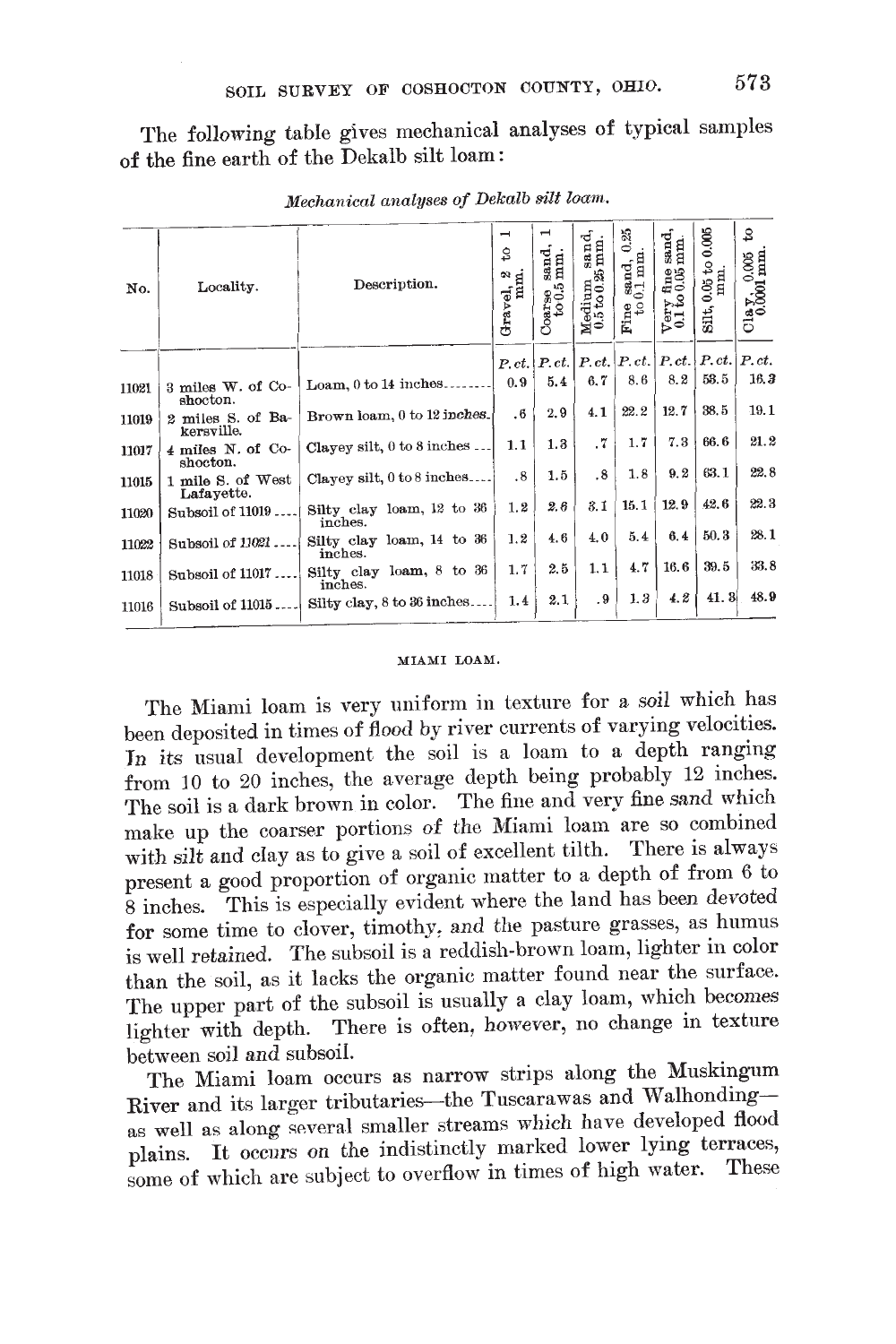terraces may be flat or gently rolling, and may be broken by small gravel knolls, remnants of the older terraces which have not been entirely removed. Near the river gravel beds occur as recent deposits from the overflow.

In times of average rainfall little trouble is experienced by the farmers in draining the Miami loam. In seasons of protracted rainfall the rivers overflow their banks and submerge the lower levels occupied by this type. If the high water prevails until late in the spring, farming operations are sometimes seriously retarded, as it is difficult to get the soil drained in time to put in a corn crop. The drainage is rapid, however, when the land is once free of standing water. Tile drains are found useful in some places to hasten the removal of the soil water, but their use is by no means general. The upper and more elevated areas of this type are well drained, and the soil is ready for the plow soon after a rain.

The Miami loam is conceded to be the best corn land of the area, and the valleys of the Muskingum and the other large streams of Coshocton County have long been famous for their production of corn. It is claimed by many farmers that the land has deteriorated in productiveness within the last few years, and this to a greater degree than the crops removed would seem to justify, as the soil is constantly recruited by flood deposits. The statement of average yields for the last thirty years does not conclusively verify this view. It is more likely that the occasional short crops are due to climatic conditions or to some unfavorable physical condition of the soil, rather than to any lack of fertility in the soil or in the sediments now being deposited.

The yield of corn is sometimes as much as 60 to 80 bushels per acre. There is some fluctuation in the average yield from year to year, but never what might be termed a failure of crops. Timothy hay is produced in large quantities. Clover is grown to a limited extent. Alfalfa has been tried and found to grow well on this type of soil. On account of its productiveness and easy tillage, the Miami loam is more generally in cultivation than the other types of the area, and little of it is given up to pasture; hence there is less stock raising and more of the hay crop is sold. Tobacco was formerly grown on this type of soil. The plant made a rank growth and the leaf was heavy and dark in color. When the market demanded a lighter quality of tobacco its growth was discontinued and the industry ceased in Coshocton County.

With the exception of stable manure, no fertilizers are used in Coshocton County. The deposits over the river bottoms during the winter months should maintain the soil fertility indefinitely without the necessity of resorting to commercial fertilizers.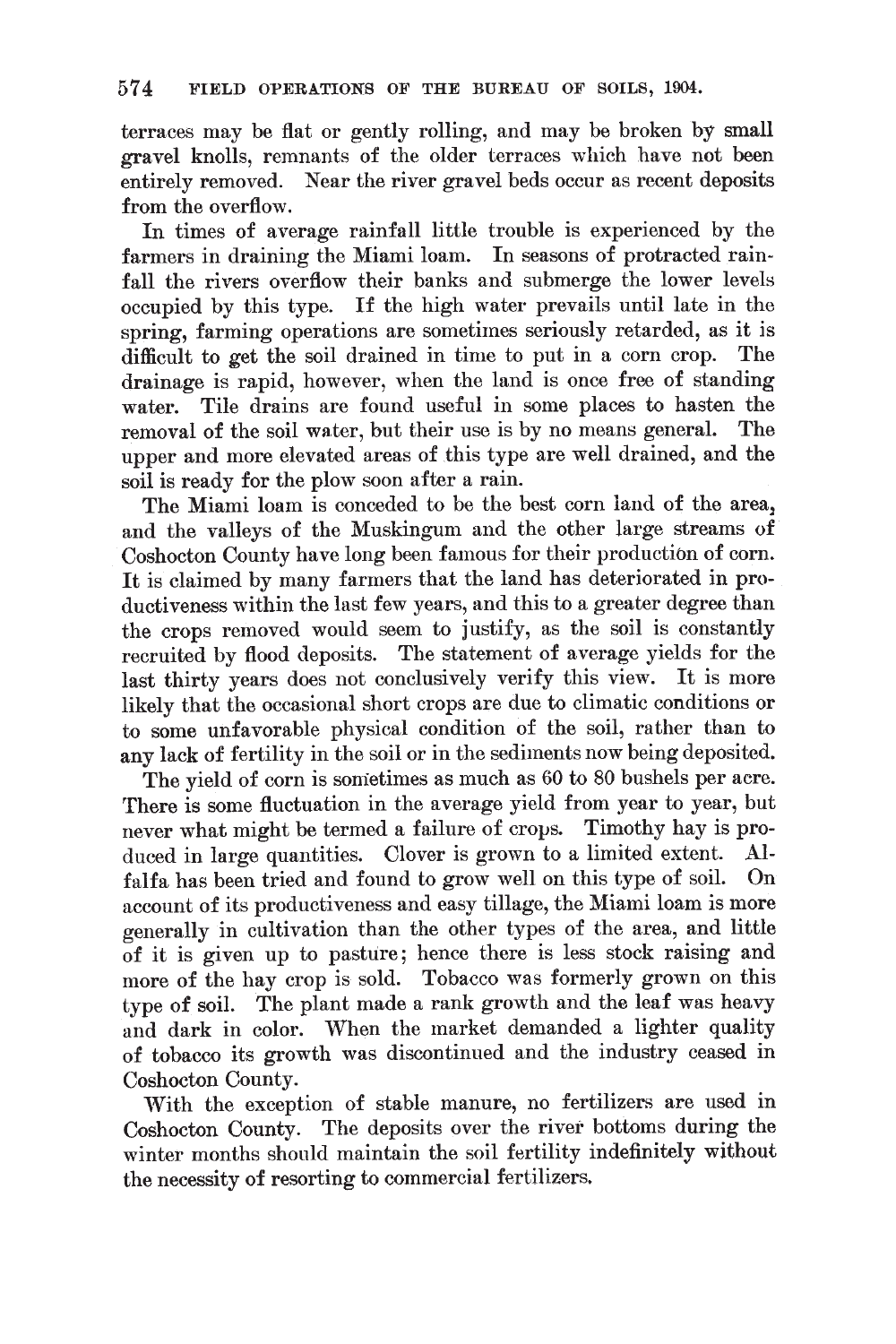The following table gives mechanical analyses of typical samples of the Miami loam:

| No.   | Locality.                     | Description.                         | $\mathbf \tau$<br>₽<br>Gravel, 2 | $\mathbf -$<br>sand.<br>mm.<br>مد<br>$\frac{10}{6}$ | $_{\rm mm.}^{\rm sand}$<br>$\begin{array}{c}\n\textbf{M}\text{edium} \\ 0.5 \text{ to } 0.25\n\end{array}$ | 0.35<br>$\sum_{0.1}^{\text{send}}$<br>$F_{100}$    | sand<br>mm.<br>$\frac{100}{0.05}$<br>$\frac{\text{Very}}{\text{0.1}}$ | 0.006<br>₽<br>$0.05$ to<br>man.<br>Silt, | 2<br>$\frac{\text{Clay}}{0.0001}$ mm |
|-------|-------------------------------|--------------------------------------|----------------------------------|-----------------------------------------------------|------------------------------------------------------------------------------------------------------------|----------------------------------------------------|-----------------------------------------------------------------------|------------------------------------------|--------------------------------------|
|       |                               |                                      |                                  |                                                     |                                                                                                            | $P, ct,  P, ct,  P, ct,  P, ct,  P, ct,  P, ct,  $ |                                                                       |                                          | P.ct.                                |
| 11025 | 2 miles W. of War-<br>saw.    | Brownloam, 0 to 18 inches.           | 0.2                              | 1.0 <sub>1</sub>                                    | 1.1                                                                                                        | 5.0                                                | 20.2                                                                  | 50.9                                     | 21.5                                 |
| 11027 | 1 mile S. of Cones-<br>ville. | Brown silty loam, 0 to 18<br>inches. | $\overline{0}$                   | $\cdot^1$                                           | $\cdot$ 1                                                                                                  | 1.9                                                | 12.2                                                                  | 60.9                                     | 24.8                                 |
| 11026 | Subsoil of 11025              | Loam, 18 to 36 inches.               | $\cdot^2$                        | .8                                                  | 1.0                                                                                                        | 5.1                                                | 14.1                                                                  | 56.3                                     | 22.4                                 |
| 11028 | Subsoil of 11027              | Clay loam, 18 to 36 inches.          | $\cdot$                          | $\cdot$                                             | . 1                                                                                                        | 2.9                                                | 19.7                                                                  | 54.0                                     | 23.5                                 |

Mechanical analyses of Miami loam.

#### MIAMI GRAVELLY LOAM.

The soil proper of the Miami gravelly loam, to an average depth of 10 inches, is a coarse brown or reddish-brown sandy loam. The subsoil is usually a red loam, containing more clay than the soil. The clay content is small, but sufficient to give the subsoil a slightly sticky property. In some cases masses of gravel are found at a depth of 30 inches. Both soil and subsoil are interspersed with waterworn gravel. The greater part of this gravel is sandstone, but limestone, granite, and occasional quartz particles indicate that the material is not of local origin. Throughout the cultivated portion of the terraces the proportion of gravel ranges from 10 to 30 per cent, but there are small areas where there is little, if any, fine material between the pebbles. These deposits have been utilized to some extent to improve the public roads, and where loam is mixed with the gravel an excellent roadbed is secured.

The Miami gravelly loam occupies the higher terraces along the larger streams. There are two areas where the type is extensively developed. The larger of these is near West Lafayette, on what is known as White Eyes Plain, which is formed where an ancient and disused stream valley runs parallel to the Tuscarawas Valley and finally merges into it. The second area is found around Coshocton, and the broad, level terrace of this material forms a beautiful location for the town. There are numerous smaller areas along the river bottoms. In many places all that is left of the gravelly terrace is a fringe along the hillsides, too narrow to be indicated on the soil map.

The larger areas of the Miami gravelly loam are found on the highest terrace of the series occurring along the streams of the area. The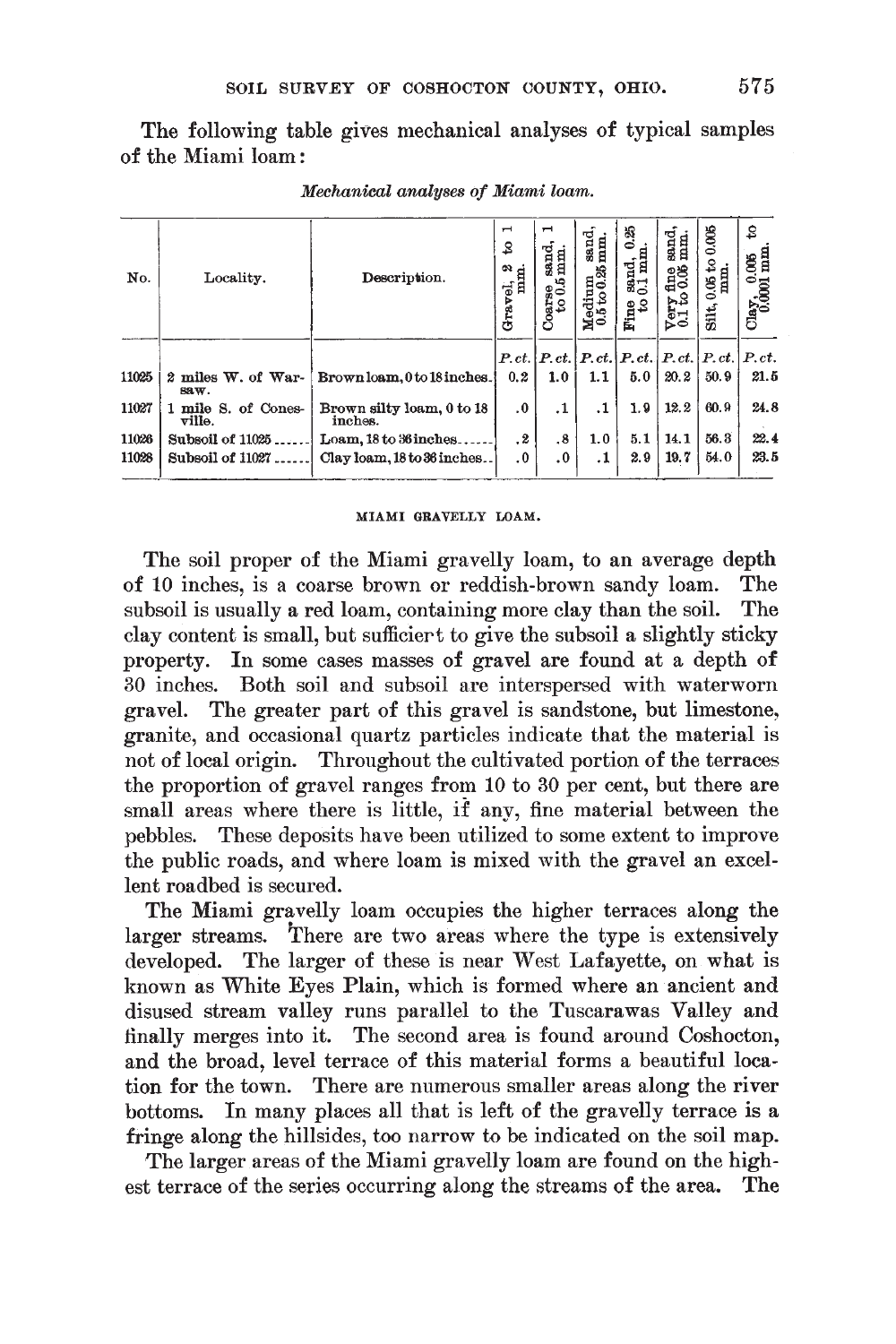next terrace, where present, has a considerable area, but usually it is mixed with other soils and is not so true to the type as the soil of the highest terraces. The surface of these areas lies from 40 to 60 feet above the bed of the river, the land being for the most part slightly rolling.

The elevation of the terraces above the river and the character of the materials composing them combine to give the type good drainage. The soil is therefore warm and crops start early in the spring, which is a valuable feature when the spring is at all backward. The power of retaining moisture, however, is weak, and this soil is the first to suffer in case of drought. Fortunately there is seldom serious loss from this cause.

The varied character of the materials composing the Miami gravelly loam and the subangular shape of many of the bowlders indicate that it has been derived from glacial material. It is probable that during the latter part of the Glacial period the swollen streams brought down the débris from the northern part of the State and partly filled the stream valleys of Coshocton County. Subsequent erosion has removed the greater part of this deposit and left the gravelly areas in their present shape.

The early settlers regarded the Miami gravelly loam as leachy and unfit for farming, so that the greater part of this type was left in its native growth of hardwood timber. When land became more valuable this type was brought under cultivation and soon ranked next to the Miami loam in value. Of the cultivated crops, corn is perhaps the most extensively grown and yields from 40 to 60 bushels per acre. Oats are widely grown and the yields are good. The soil is well adapted to alfalfa. Wheat was formerly grown on this soil, but the droughts and insect enemies, which affected the wheat crop so unfavorably throughout the county, were especially harmful on this type of soil. At present the acreage is small and the yields are poor.

The Miami gravelly loam is well adapted to truck. It is probable that as the manufacturing population of the towns increases a considerable number of farmers may profit by growing vegetables for the local markets. At the present time the demand is small, and if such products were shipped to the large cities of the State they would come into competition with truck grown on more favorably located areas of the same type of soil.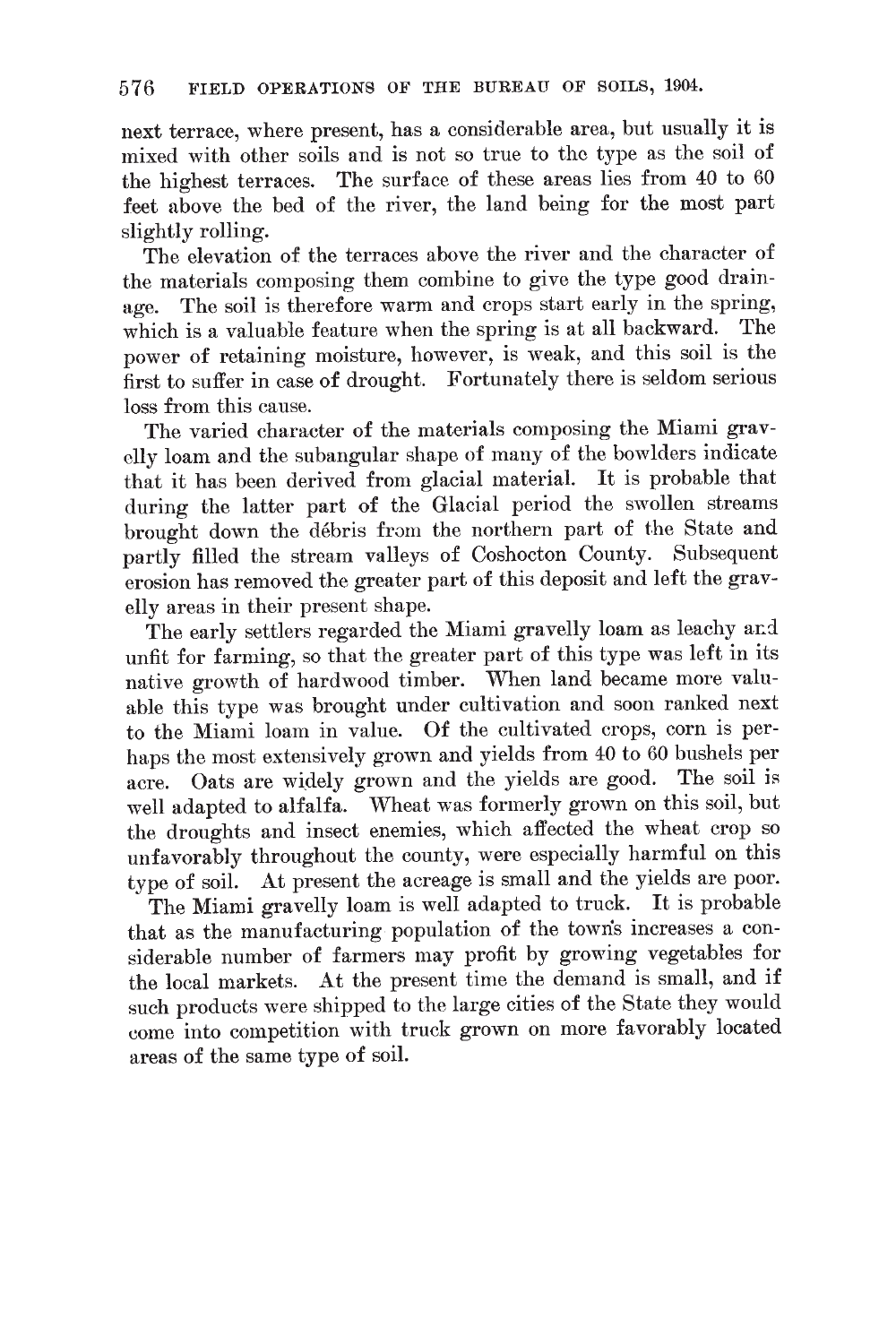The following table gives mechanical analyses of typical samples of the fine earth of this soil:

| No.   | Locality.                                   | Description.                           | $\blacksquare$<br>S<br>Gravel, 2 | $\blacksquare$<br>sand.<br>mm<br>۱Ģ<br>$\frac{\text{Conrse}}{\text{to }0.1}$ | $_{mm.}$<br>${\bf Medim} \atop {\bf 0.5\,to\,0.25}$ | 器<br>ءِ<br>$_{0.1\,\mathrm{m}}^{3,\mathrm{md}}$<br>$\frac{1}{2}$ from | sand,<br>mm.<br>fine<br>0.05<br>$\frac{\text{V} \text{e} \text{r} \text{y}}{0.1 \text{ to}}$ | 0.005<br>3<br>$\frac{0.05 \text{ to}}{\text{mm}}$<br>siit, | S<br>$\frac{\text{Clay}}{0.0001 \text{ mm}}$ |
|-------|---------------------------------------------|----------------------------------------|----------------------------------|------------------------------------------------------------------------------|-----------------------------------------------------|-----------------------------------------------------------------------|----------------------------------------------------------------------------------------------|------------------------------------------------------------|----------------------------------------------|
|       |                                             |                                        | P.ct.                            |                                                                              | P, ct,  P, ct.                                      |                                                                       | $P, ct. \,   P, ct. \,   P, ct.$                                                             |                                                            | P.ct.                                        |
| 11035 | $\frac{1}{2}$ mile W. of West<br>Lafayette. | Coarse sandy loam, 0 to 10<br>inches.  | 3.3                              | 16.2                                                                         | 18.1                                                | 17.3                                                                  | 4.9                                                                                          | 29.9                                                       | 10.2                                         |
| 11033 | # mile S. of West<br>Lafayette.             | Coarse sandy loam, 0 to 10<br>inches.  | 9.7                              | 20.3                                                                         | 16.6                                                | 11.2                                                                  | 4.2                                                                                          | 26.7                                                       | 11.2                                         |
| 11034 | Subsoil of 11033.                           | Brown sandy loam, 10 to 36<br>inches.  | 7.1                              | 18.1                                                                         | 15.5                                                | 10.7                                                                  | 3,6                                                                                          | 33.4                                                       | 11.6                                         |
| 11036 | Subsoil of 11035.                           | Coarse sandy loam, 10 to 36<br>inches. | 6.6                              | 12.2                                                                         | 11.2                                                | 15.1                                                                  | 6.7                                                                                          | 32.6                                                       | 15.5                                         |

Mechanical analyses of Miami gravelly loam.

#### AGRICULTURAL CONDITIONS.

While Coshocton does not rank with the best of the Ohio counties in the sum total of its agricultural wealth, its agricultural interests are very important and still hold the first place among its industries. A most pleasing feature of the economic conditions which prevail in the county is the comparatively equal distribution of wealth among the farmers. As a general rule they own the land they cultivate, and a long tenure has enabled each to secure on his place the necessary buildings, implements, and all things required for comfortable living. The barns and other farm buildings are not large or expensive, but are well constructed and suitable to the needs of the present system of agriculture. The dwellings are usually comfortable two-storied frame buildings. Many new houses have been erected within the last two vears, but the log cabin of the early settler may be seen in use in many parts of the county. Slate is invariably used as a roofing material for both dwellings and farm buildings. The general appearance of the country is indicative of prosperity and contentment.

The conditions of agriculture throughout the area are fixed. Fertile but hilly farms, such as cover a large part of the area, have naturally favored a system of general farming, in which the raising of sheep and cattle has held a large place. The variations in the relative proportions of land devoted to pasture and to the production of crops are the only changes which take place in the operations of the individual farmer from year to year. The surplus of produce which the farmer can convert directly into cash is small. As a consequence, he does not have money at certain times, like the farmer who grows a money crop, but the small returns and the constant investment of capital conduce to economy and conservative management, which result in prosperity. The owners of the bottom land have, on an H. Doc. 458, 58-3-37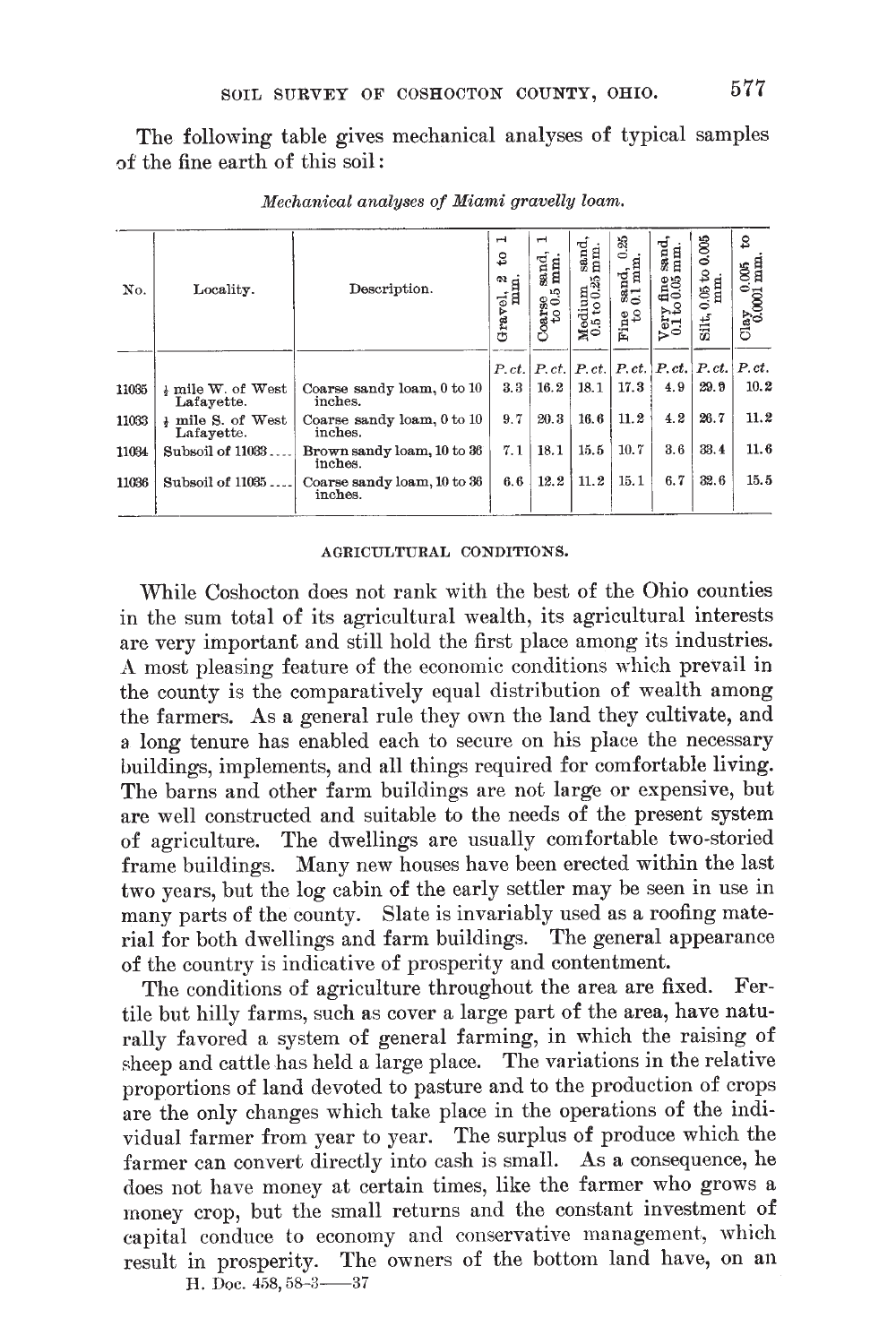average, secured the largest returns for their labor, and the most prosperous part of the county is the valley of the Tuscarawas around West Lafayette. There is no unproductive land in the county, but there are tracts so rough and hilly as to prevent cultivation. This is the case in part of the northwestern corner of the county, and here the country presents the least prosperous appearance.

A large proportion of the Coshocton County farmers are landowners. Some land is held on the share-tenant system, but this is usually done by a farmer who has not sufficient lands for his needs, or where the land rented possesses advantages over his own. The holding of large tracts of lands for rent is exceptional. The land is, to a very large extent, in the possession of the descendants of the early settlers. The farmers, and in fact the whole population, are largely of English descent. The only important foreign element is the small proportion of Germans, most of whom are farmers. There have been migrations to the county on several occasions, but there has also been a steady movement away from the farms to the Western lands and to the cities. This movement has only removed the surplus population, and in no case have farms been abandoned or left out of cultivation. When the cheap Western lands were thrown on the market Coshocton County, in common with all the Eastern communities, experienced a decrease in land values, but since the readjustment has taken place there has been a steady increase in the price of farming land. This price varies widely, according to location and agricultural value. The patches of stony, hilly land are almost worthless, while the level river bottoms often bring over \$100 an acre. The average price of a good upland farm is about \$25 an acre, and \$75 an acre is a fair average for the river lands.

The county is divided by the rectangular system into townships of 25 square sections of 640 acres each. The farms are rectangular subdivisions of these sections. The county is more than one hundred years old as regards agricultural development, and the farms have been subdivided almost to the limit of profit in the kind of agriculture practiced. The average farm contains about 100 acres. This is not large when the rough and uncleared land and the large acreage devoted to pasture are considered. As farming land is not held for speculation, each farmer holds only what he can cultivate with the labor at his disposal.

The labor problem does not seriously affect the agriculture of Coshocton County, as very little hired labor is employed on the farms. The system of agriculture requiring but a small acreage of cultivated crops, the farmer is enabled, with the help of his family, to perform the necessary labor of the farm. The price of labor when employed is not high, the usual wage being \$15 to \$17 a month with board. The mining and manufacturing enterprises which have sprung up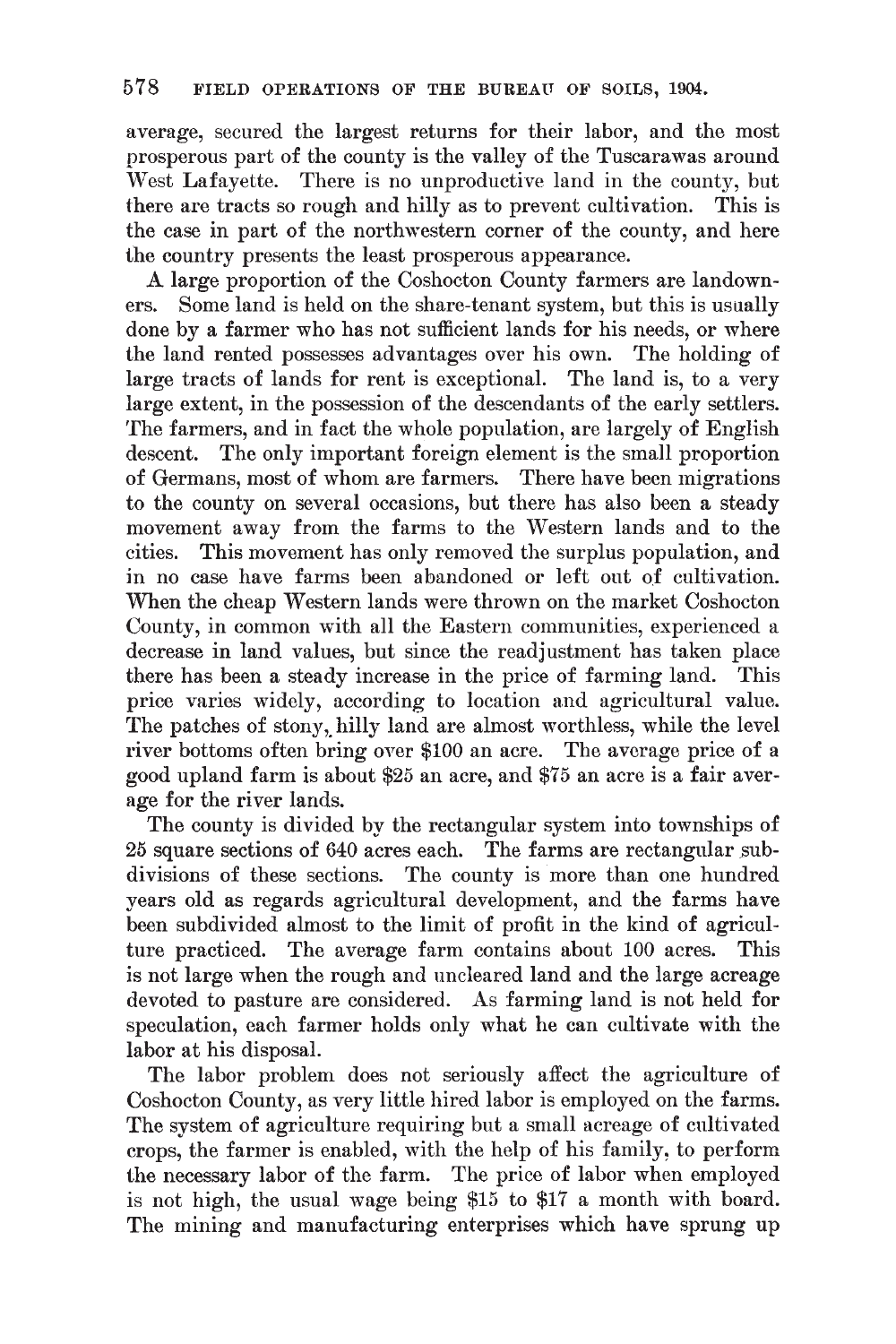in the county have had a natural tendency to increase the wages of all classes of labor. In all, about 1,200 miners are employed in the coal mines, in many cases by the farmers. The miners contend for the scale of wages in force throughout the bituminous coal region. Laborers of all classes are, as a rule, native born, intelligent, and efficient.

The most important crops of the area are corn, hay, and wheat, in the order named. The average annual production of corn is more than 1,000,000 bushels. The greater part of this amount is grown on the river lands. The uplands are not so productive of corn. The average yield for the entire county is 32 bushels per acre.

Wheat was once grown to a greater extent than at present, but frequent failures have discouraged the growing of the crop to some extent. Although the acreage is still about equal to that of corn, the yield is small, the average being less than 12 bushels per acre. Oats are grown to some extent and yield well. .

Both timothy and clover hay are grown. Timothy is perhaps better adapted to all the types of soil. Small fields of alfalfa in good condition may be seen in different parts of the county, showing the possibilities of this crop if it should ever be considered advisable to grow alfalfa in preference to the present hay crops.

Nearly all the hay and grain grown in the area is fed to live stock and marketed in the form of animal products. The cattle and sheep are of good breeds and have every evidence of being well cared for. At one time Coshocton stood first among the sheep-raising counties of Ohio, and even now only four counties in the State have a greater number of sheep. The sheep are mostly of the fine-wool breeds.

Cattle are raised chiefly for beef and to supply butter and milk for home needs. It is a remarkable and unfortunate fact that in a country so admirably adapted to grazing the dairy products should be barely sufficient to supply the needs of the local markets, and sometimes inadequate even for this purpose. This can hardly be accounted for by lack of markets, for, besides the possibilities of export to the neighboring towns, Coshocton has a growing demand for milk and butter. Only a few small dairies have sprung up to meet this demand, though they are said to make a good profit. There is, however, a lack of creameries to take the milk from the farms throughout the county.

Coshocton County is well provided with transportation facilities. The wagon roads do not follow the section lines, but are well distributed, so as to reach nearly every farm. The condition of these roads would be much better if they had been laid out to follow the contours of the hills, but as this is not the case they are generally hilly and uneven. The drainage is good, however, and the roads dry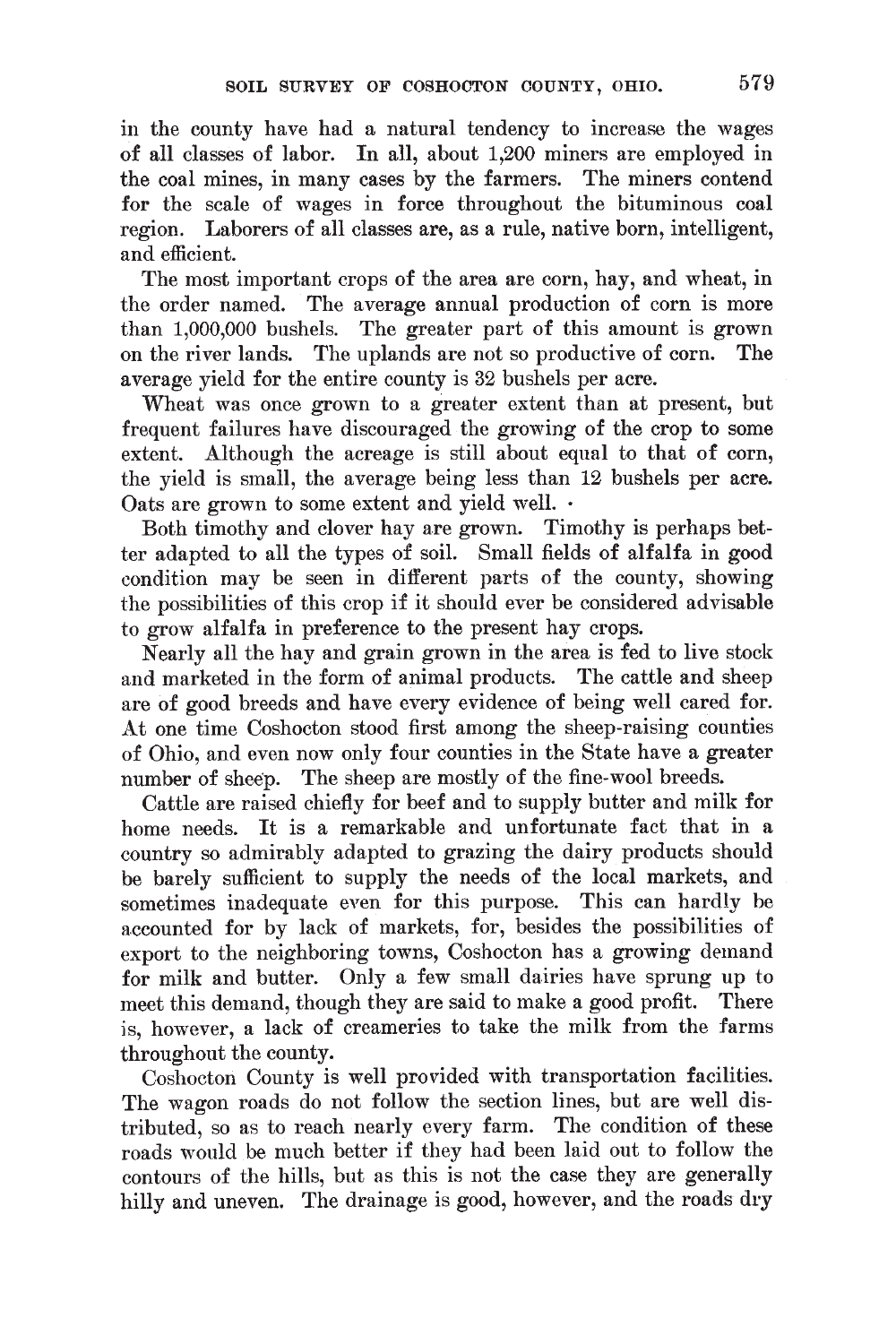off quickly after rains. With a reasonable amount of work the roads may be kept in fair condition throughout the year.

The railroads are also well distributed. Four lines cross the area. The main double-track line of the Pennsylvania Railroad between Pittsburg and Columbus comes into Coshocton from the east and turns south along the Muskingum Valley. A line of the Wheeling and Lake Erie Railroad also passes through Coshocton, running north and south. A branch of the Pennsylvania traverses the Walhonding Valley west from Coshocton, and a north and south branch of the Cleveland, Akron and Columbus Railroad passes through Warsaw. The canals were once a great factor in the transportation problem of the area, but they have now been completely abandoned on account of the competition of the railroads.

Coshocton is the best market of the area for all kinds of country produce. The town is backward, however, in providing a convenient market. On Wednesdays and Saturdays, which are market days, the farmers and local dealers dispose of their produce from wagons or hastily constructed shelters on the curb around the public square. Of course, on rainy days the crowd of sellers is small, and housekeepers are much annoyed by their inability to buy supplies. The increasing demand at Coshocton for all kinds of farm and dairy products should cause the town to put every means at the disposal of the farmer to have these commodities supplied by the surrounding country, and to prevent their importation from other counties, which has been resorted to within the last few years.